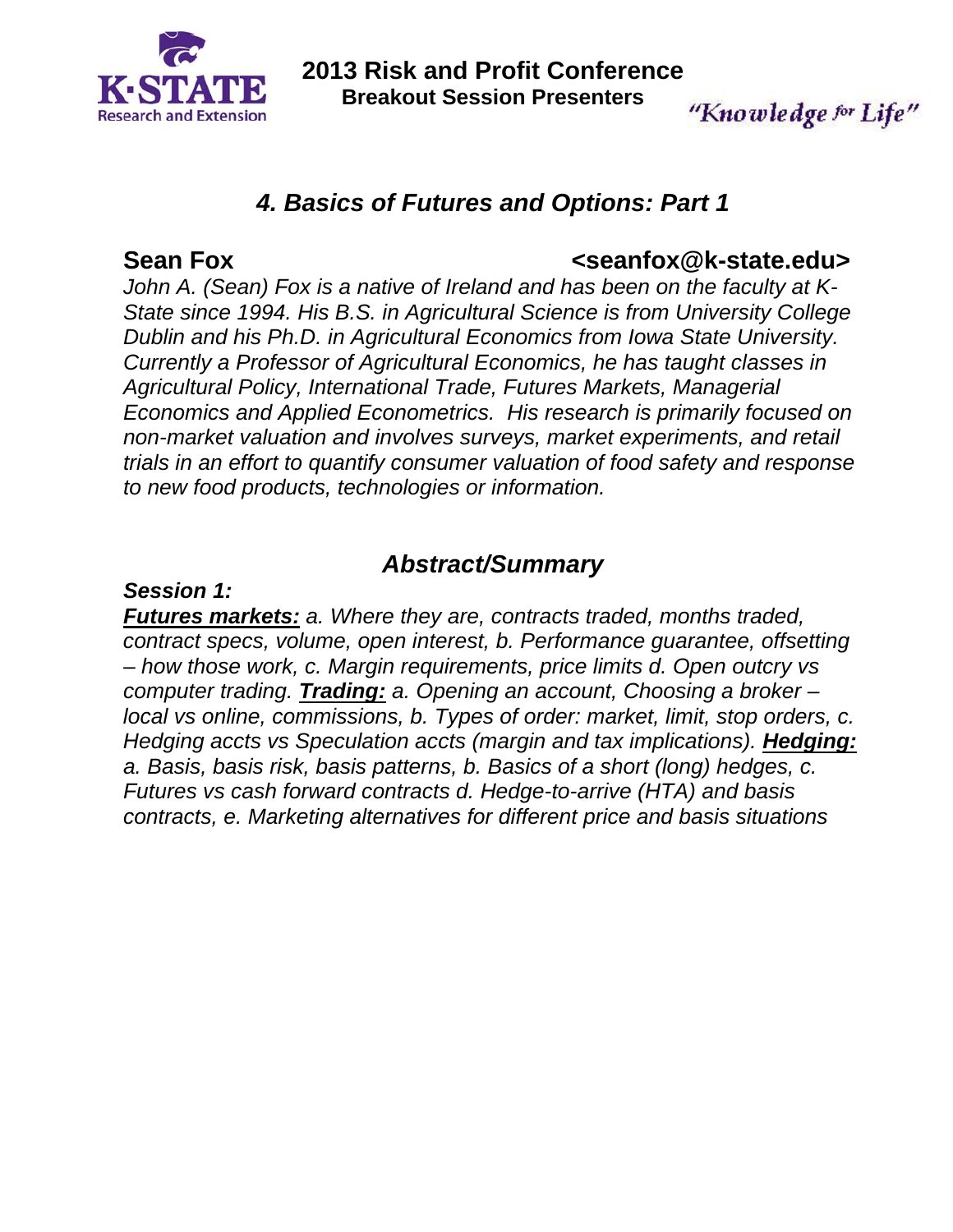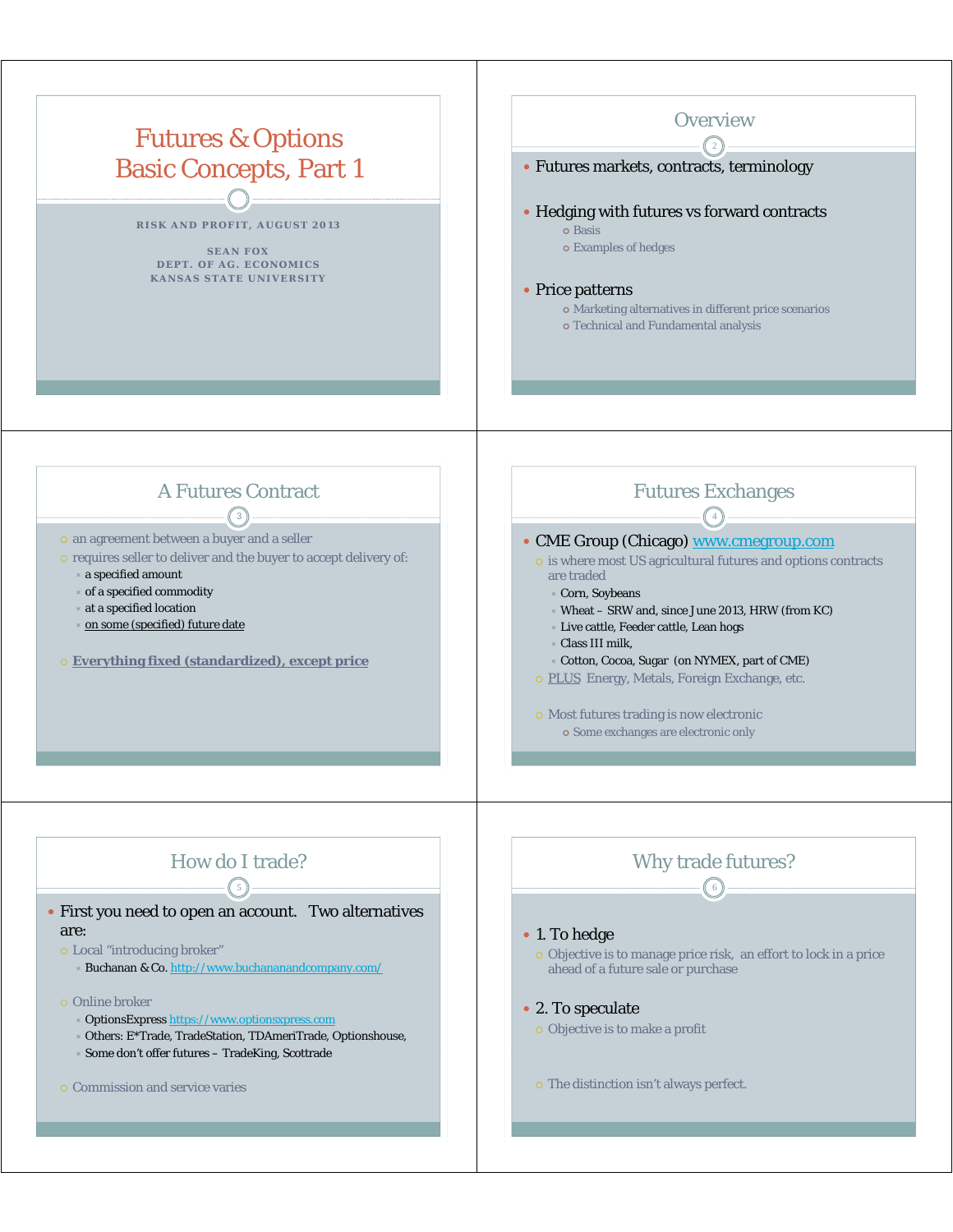

#### Dec. 2011 Corn (Dec, 2011)





Dec. 2012 Corn Dec. 2013 Corn (Aug 16,2013)



## July 2014, KC Wheat



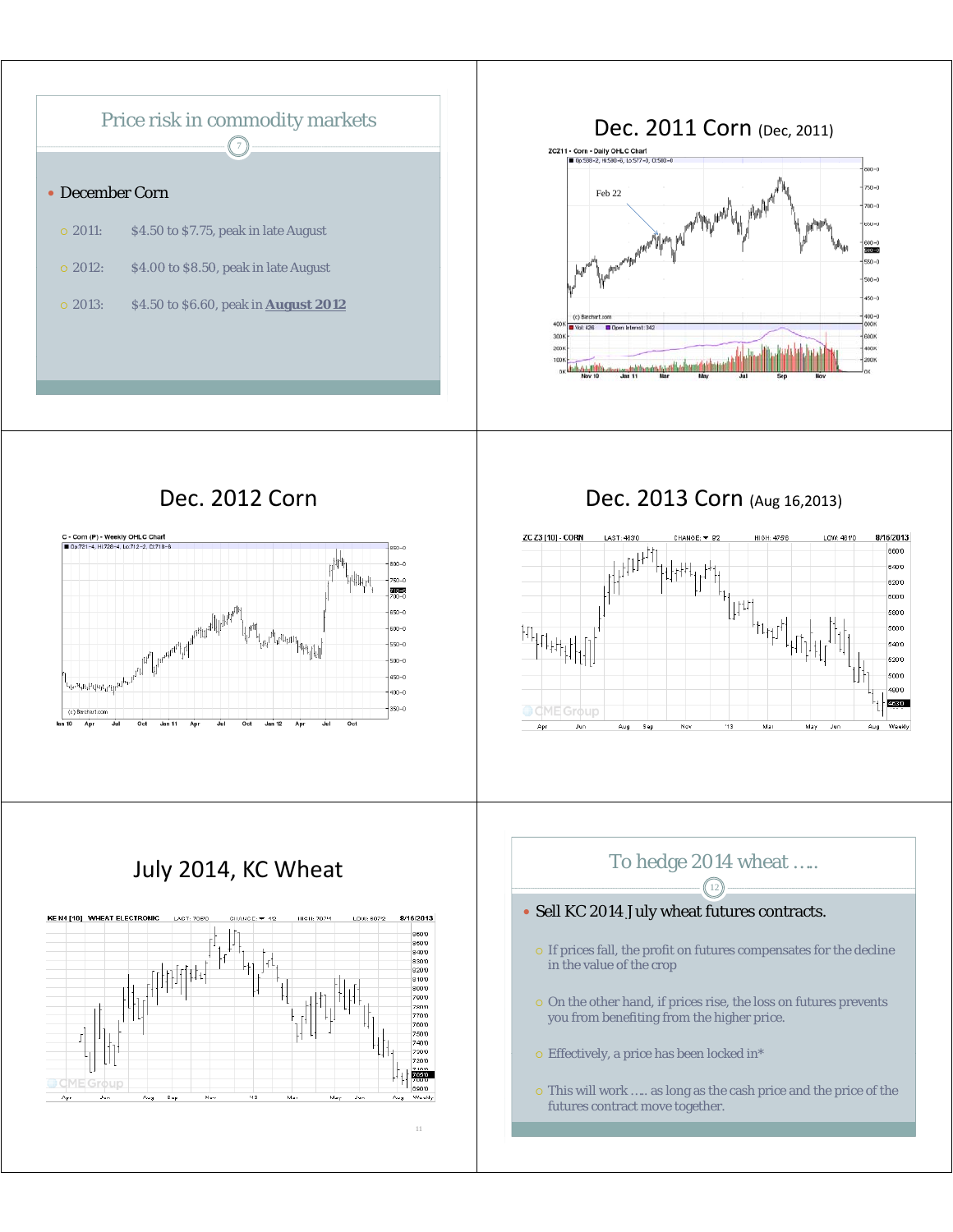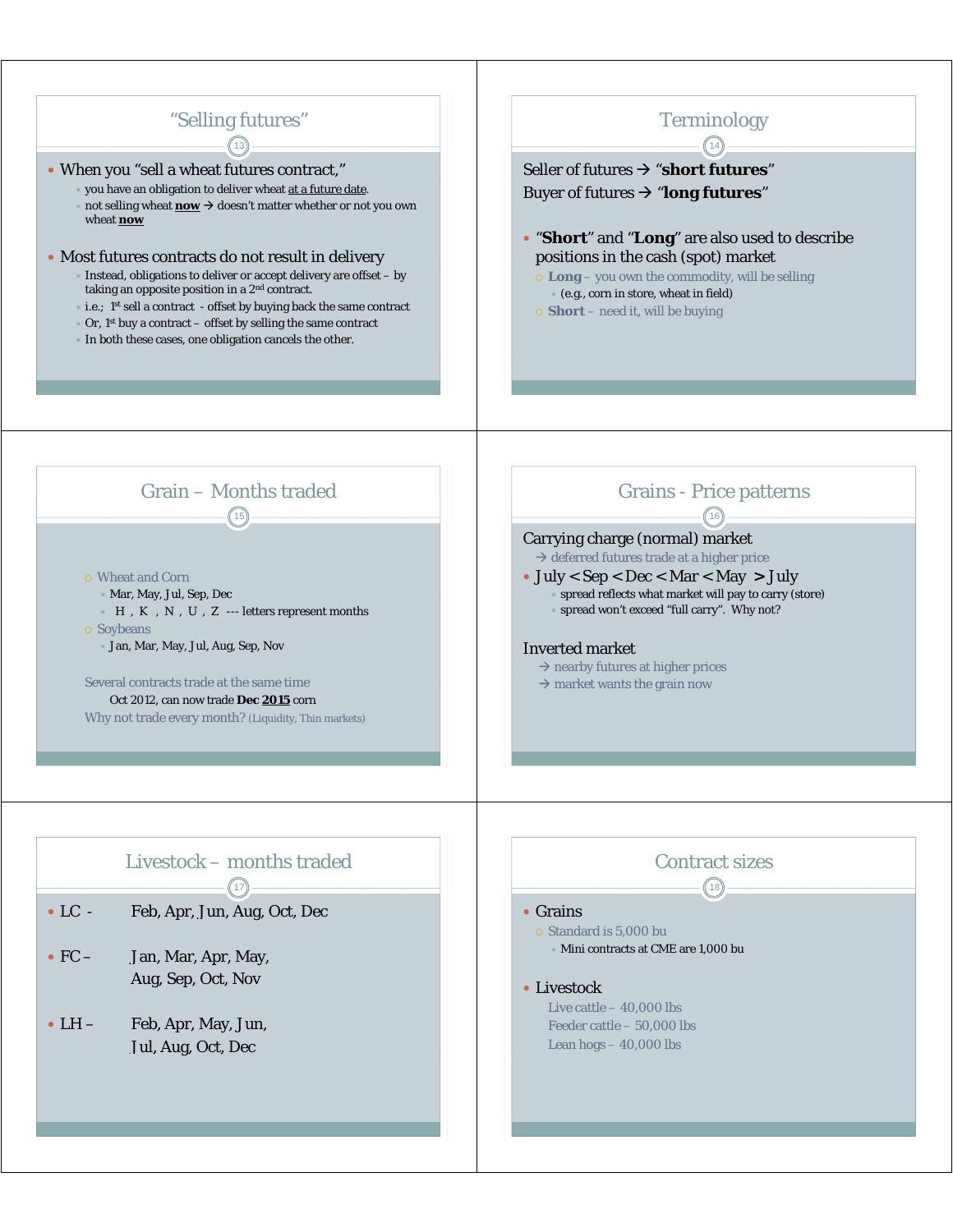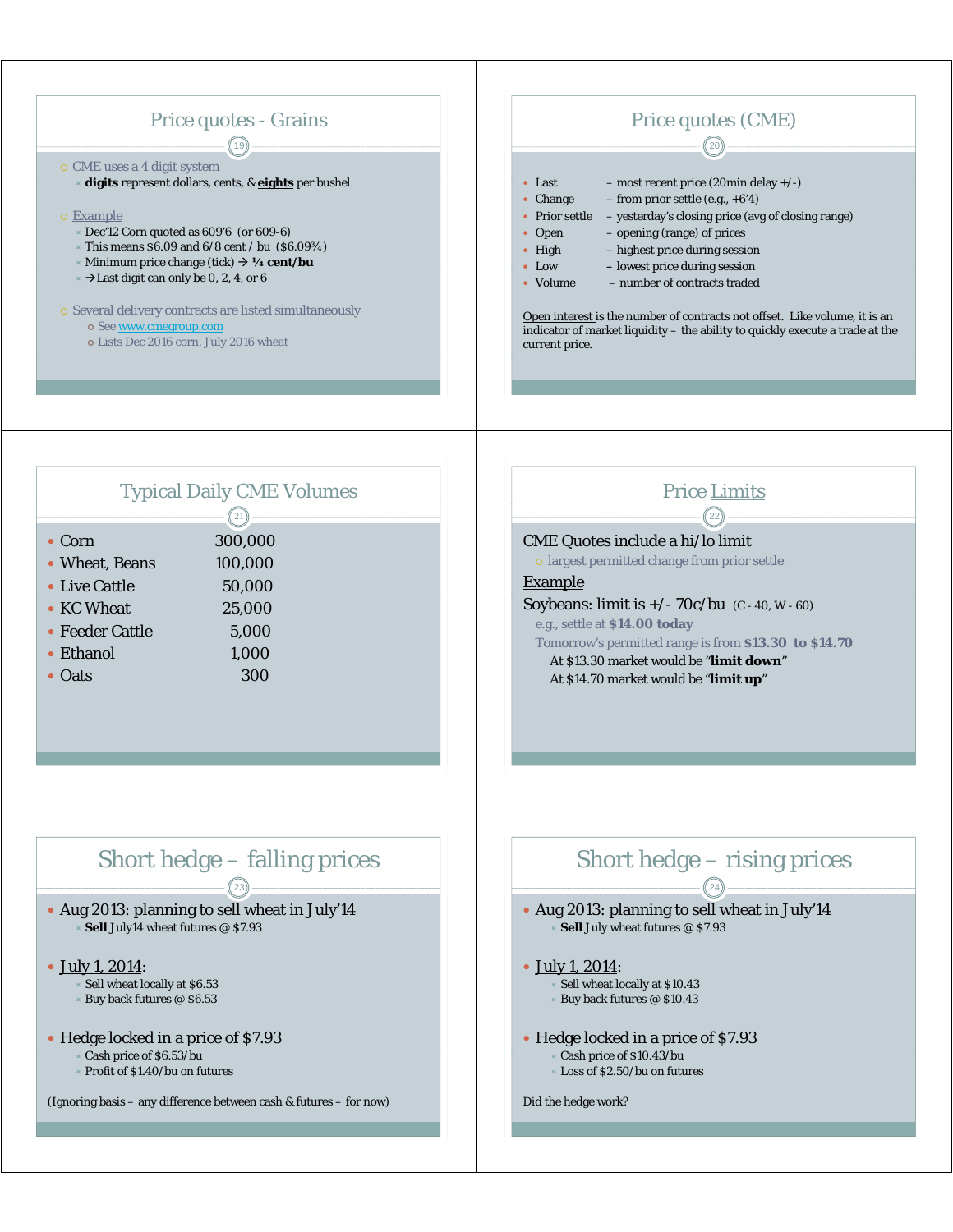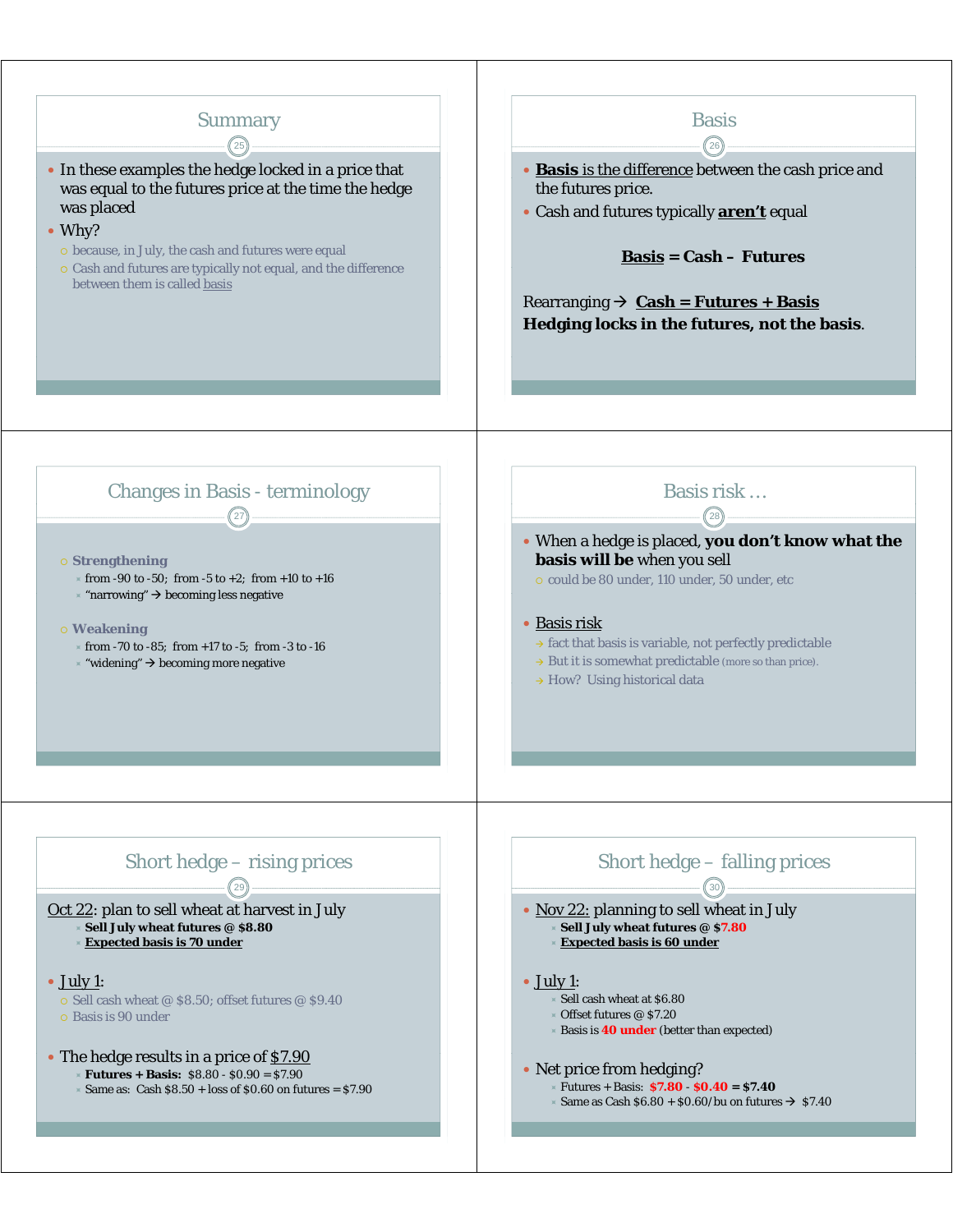